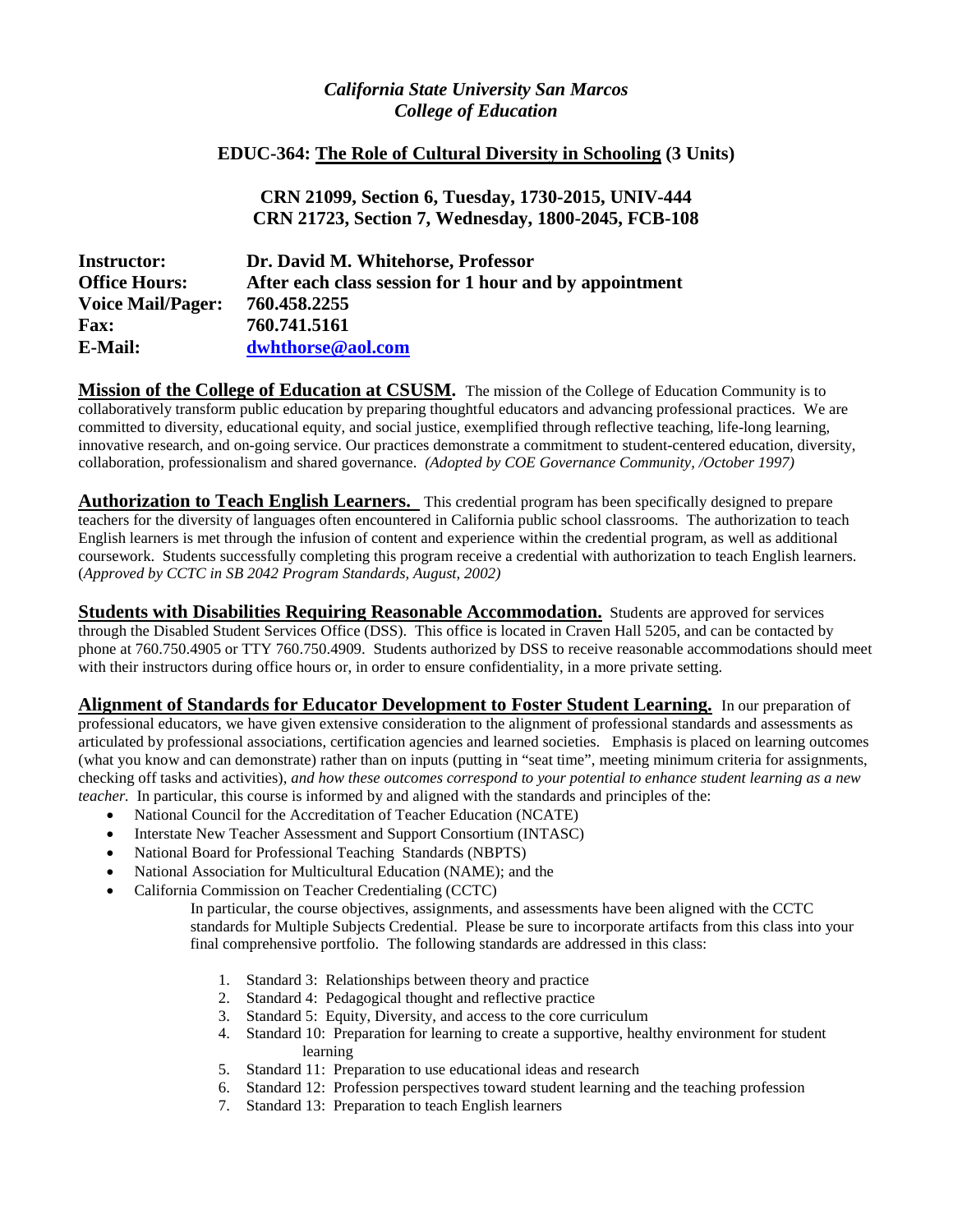**Teacher Performance Expectation (TPE) Competencies.** This course is designed to help teachers seeking the Multiple Subjects Credential to develop the skills, knowledge, and attitudes necessary to assist schools and districts in implementing an effective program for all students. The successful candidate will be able to merge theory and practice in order to realize a comprehensive and extensive educational program for all students. The following TPE's are addressed in this course:

| <b>Primary Emphasis:</b>                             | Secondary Emphasis:              |
|------------------------------------------------------|----------------------------------|
| TPE 8: Learning about students                       | TPE 4: Making content accessible |
| TPE 11: Social environment                           | TPE 7: Teaching English learners |
| TPE 12: Professional, legal, and ethical obligations | TPE 13: Professional growth      |

**Course Description.** This course explores cultural and linguistic diversity as critical variables in achieving educational equity for all students. Major units include intensive theoretical and practical articulation of culture and cultural pluralism; educational issues of "race", class, gender, language, ethnicity, exceptionality and sexual orientation; social, structural, programmatic and curricular issues; and, effective teaching for diverse populations. This course is intended for candidates having an interest in diversity and educational issues and is a prerequisite for all teacher credential program candidates. Highly refined oral and written communication, information literacy, and appropriate uses of technology are required of professional educators. Therefore, these competencies are emphasized in the successful completion of this course.

**Course Objectives.** Candidates completing EDUC 464 will be able to demonstrate knowledge, skills and dispositions indicating:

- 1. mastery of the TPE competencies appropriate to the course and content area;
- 2. mastery of standards for English learners as indicated in the course alignment with SB 2042;
- 3. understanding of various concepts of culture and their applicability to learning, teaching, curricular development and educational reform;
- 4. understanding of the historical and contemporary contexts for multicultural and multilingual education;
- 5. knowledge of the relationships between multicultural and multilingual instruction;
- 6. familiarity with second language acquisition theory and the role of the primary language in second language learning;
- 7. ability to report, interpret, analyze and synthesize complex information; and,
- 8. university-level competence in information literacy, use of technology and oral and written communication.

## **Required Texts.**

Banks, J. A. & Banks, C. A. McG. (Eds.). (2001). *Multicultural education: Issues and perspectives* (4th Edition). New York: John Wiley & Sons.

- King, S. H. & Castenell, L. A. (Eds.). (2001). *Racism and racial inequality: Implications for teacher education.* Washington, DC: American Association of Colleges for Teacher Education.
- Leyba, C. F. (Ed.). (1994). *Schooling and language minority students: A theoretical framework (*  $2<sup>nd</sup>$  Edition). Los Angeles: California State University LA.
- Spring, J. (2001). *Deculturalization and the struggle for equality: A brief history of the education of dominated cultures in the United States* (3rd. Edition). Boston: McGraw-Hill.

**Course Outline (Calendar of Topics).** Candidates are reminded that the schedule is tentative and subject to change. All classes differ in candidate composition, ability levels and background preparation. Some topics may require additional articulation in order for credential candidates to make meaning of specific topical material. It is more important to build understanding and meaning-making than it is to cover all chapters and all topics. Therefore, the professor reserves the academic freedom to modify this calendar of topics to enhance the learning process.

| <b>SESSION/DATES</b> | <b>TOPICS</b>                                                                                                                                         | <b>READINGS</b>      |
|----------------------|-------------------------------------------------------------------------------------------------------------------------------------------------------|----------------------|
| $1 - 1/21$ & $1/22$  | Introduction and course overview. Defining culture                                                                                                    | None                 |
| $2 - 1/28 & 1/29$    | The nature of culture. Context for culture. Cultural contact and intercultural<br>interaction. Development of multicultural education as a discipline | Banks, Chs. 1, 2, 3  |
| $3 - 2/4 & 2/5$      | Topics continue.                                                                                                                                      | Banks, Chs. 9, 11    |
| $4 - 2/11$ & $2/12$  | Cultural contact and intercultural interaction                                                                                                        | None                 |
| $5 - 2/18 & 2/19$    | Education of dominated cultures in the USA<br>In-class processing of <i>Deculturalization</i>                                                         | Spring (entire text) |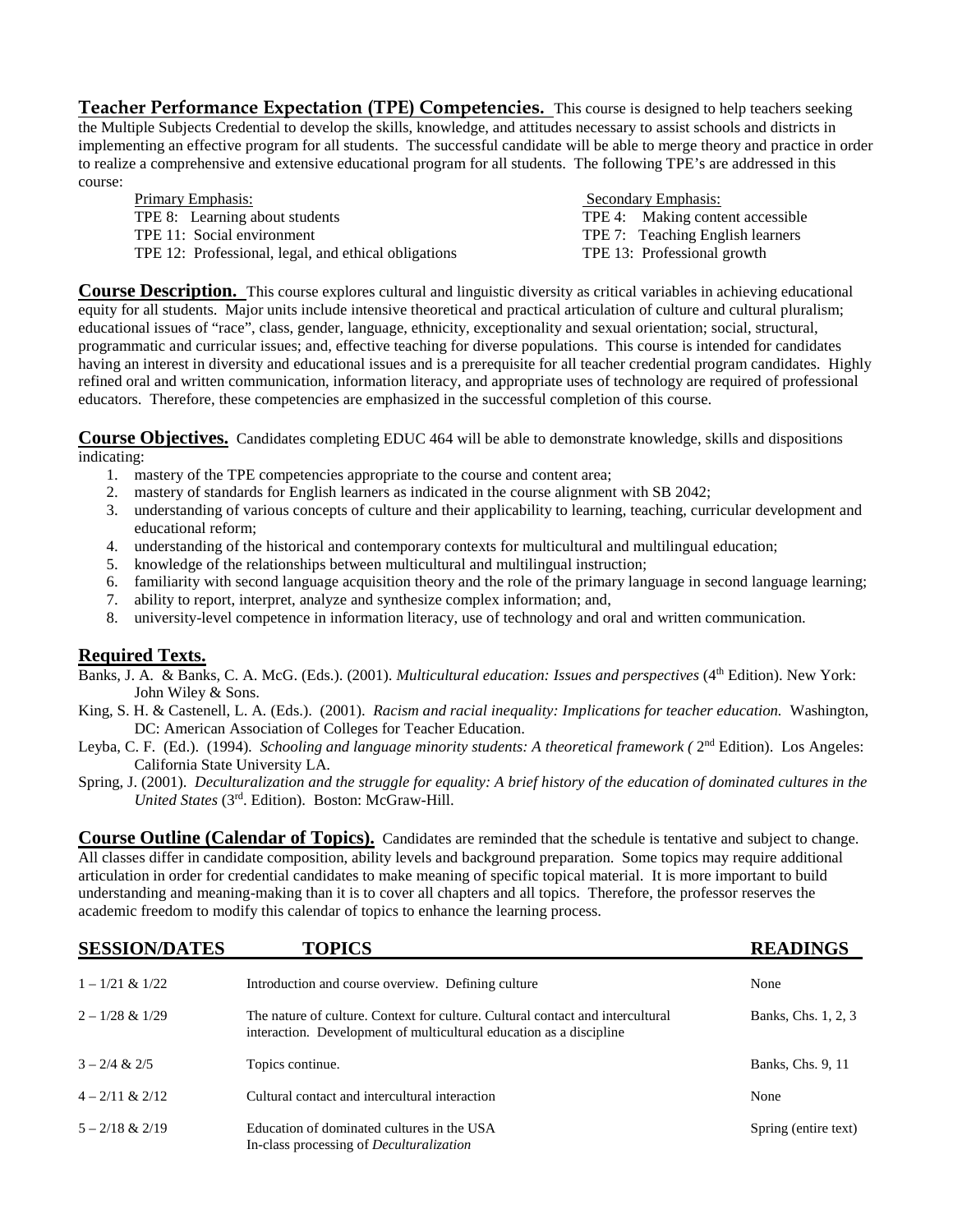| $6 - 2/25$ & $2/26$ | Gender issues in the classroom<br>In-class discussion of personal histories. Personal History papers due. | Banks, Chs. 6, 7, 8             |
|---------------------|-----------------------------------------------------------------------------------------------------------|---------------------------------|
| $7 - 3/4 & 3/5$     | In-class critical analysis and processing of Race and Racial Inequality                                   | King/Castenell<br>(entire text) |
| $8 - 3/11 & 3/12$   | Class, religion and exceptionality                                                                        | Banks, Chs. 4, 5, 13,<br>14, 15 |
| $9 - 3/18 & 3/19$   | Language acquisition. Role of primary language in L2 development                                          | Banks, Ch. 12<br>Leyba, Part 1  |
| $10 - 3/25 & 3/26$  | Language acquisition. ELD and SDAIE                                                                       | Same as above                   |
| $4/1$ & $4/2$       | <b>Semester Break - NO CLASSES</b>                                                                        | N/A                             |
| $11 - 4/8 & 4/9$    | Group presentations. Group research papers due.                                                           | None                            |
| $12 - 4/15 & 4/16$  | <b>Group presentations</b> (as required).                                                                 | None                            |
| $13 - 4/22 \& 4/23$ | Multicultural reform agenda: curricula, pedagogy $\&$ community                                           | Banks, Chs. 10, 16,<br>17       |
| $14 - 4/29 & 4/30$  | Topics continue                                                                                           | Same as above                   |
| $15 - 5/6 & 5/7$    | Last class day. Course summary. Course evaluation.<br><b>Assignment Due: Outcome Assessment.</b>          | None                            |

# **COURSE REQUIREMENTS**

#### **Assignments:**

All assignments are due on the dates indicated. Written assignments must be word processed, double-spaced, paginated, and have 1" margins on all sides. Your name and the CRN for your section must appear at the top right of the first page, except as noted for the research paper assignment. Page limitations are not given as writing styles differ. You are expected to make your written assignments as long (or as short) as it takes you to respond to all elements of the assignment and make your point(s). It is expected that all assignments will reflect university-level composition and exposition. Use of electronic spelling and grammar checking is encouraged.

| <b>1. Personal History</b>               | $25$ pts.      | Due Week 6              |
|------------------------------------------|----------------|-------------------------|
| 2. Group Research Paper and Presentation | 40 pts.        | Due Week 11             |
| 3. Outcome Assessment                    | <b>20 pts.</b> | Due Week 15             |
| 4. Attendance and Participation          | 15 pts.        | <b>Assessed Week 15</b> |

### **1. Personal History.** (25 points).

The purpose of this assignment is to provide you the opportunity to examine your own culture. Write a narrative essay about your own life, describing the experiences that have shaped your views of "race", culture, and issues of diversity. Reflect on your own experiences in terms of your cultural reference, your family background, your interactions with others unlike yourself, and other factors determined by your own circumstances and your upbringing. In this assignment, you will explore within yourself, and commit to written form:

- (1) your identity as a learner,
- (2) your identity as a member of a particular cultural/racial/ethnic group, and
- (3) how this affects your potential as a teacher.

Include SPECIFIC examples of events and situations that you feel shaped your views on these issues. Be sure to situate your examples in the context of assumptions about schooling and education. To the extent possible, relate your experiences to the theory and praxis in readings, class discussions and activities. **Be prepared to share your paper in small group and larger class discussions during the sixth week of instruction**.

(TPE 8, 11, 13)

### **2. Group Research Paper and Presentation.** (25 points written/15 points oral).

In heterogeneous groups, you will develop, as a group, a research paper on an issue of *significance* in the field of multicultural education, which you will formally present to the class. The topic must be approved by the instructor. Your research must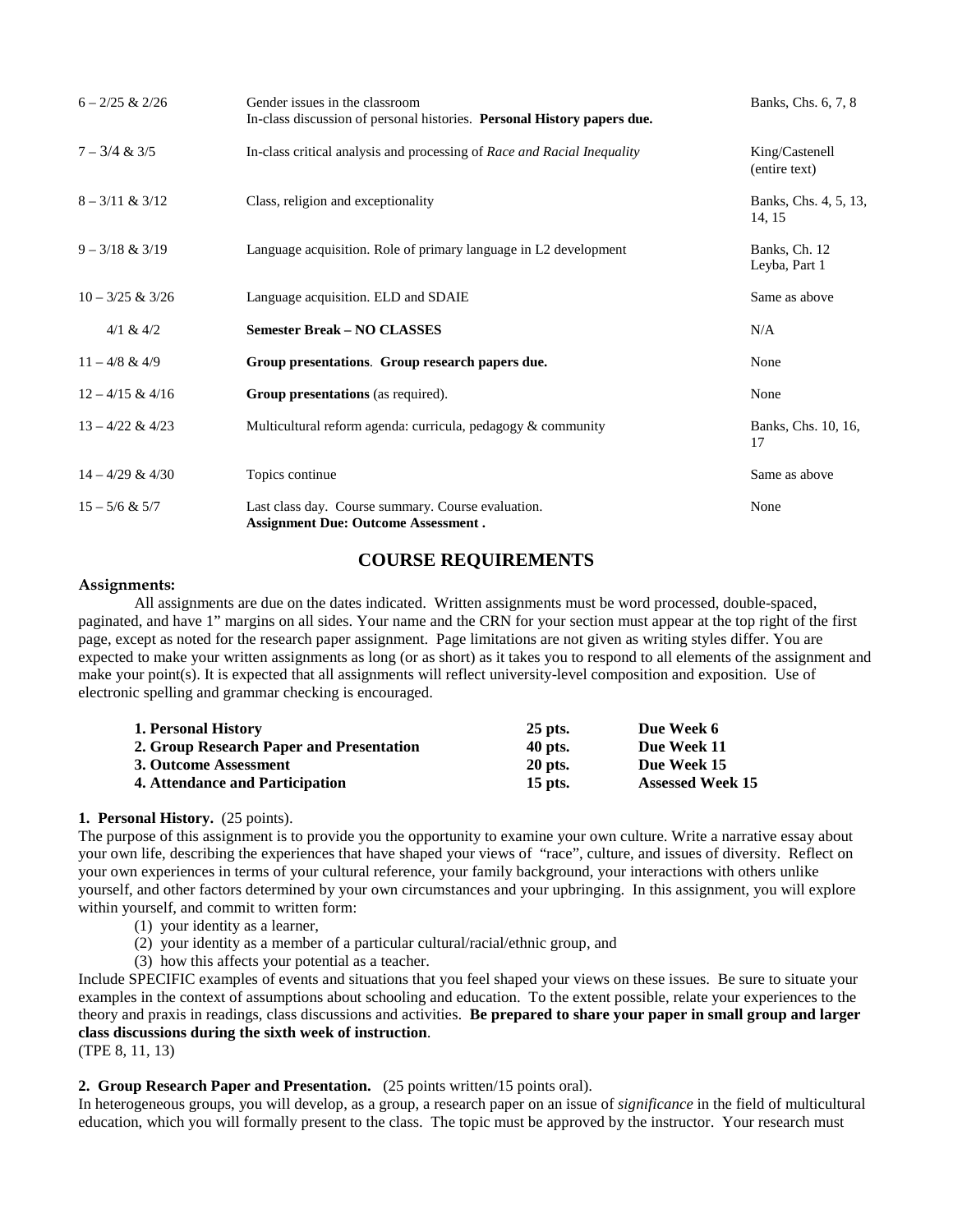include at least 3 sources from the ERIC database, at least 3 sources from the Internet, at least 3 print media sources, and at least one of the texts used in class. References must be exclusive of one another. The group's paper will include:

- 1. a cover page listing the title, a 2-3 paragraph/200 word abstract, and full names of all group members,
- 2. a narrative that describes the issue, including its historical context,
- 3. a description of why the issues is significant in the field of education,
- 4. your position on the issue and why you have taken that position,
- 5. a defense (rationale) for taking the position with appropriate references,
- 6. a conclusion regarding the issue, with recommendations for action,
- 7. an annotated bibliography of all references consulted, and
- 8. attachments such as your visual aids for the presentation, graphic organizers, or any supplementary material developed to enhance student learning.

The length of the paper is determined by the degree to which you articulate the requirements outlined above. Depth of analysis is more important than providing in-depth description. In other words, your paper should answer WHY and HOW, more importantly than WHO, WHAT, WHEN, or WHERE. The paper should be stapled together, and not placed in any kind of binder. Please put your effort into articulating the issues, not developing a time-consuming, computer-generated cover. **All papers are due Week 11, regardless of the day of your scheduled presentation.**

Your panel presentation will be 20 minutes in length. You will present a synopsis of your issue, accompanied by appropriate visual, aural and or tactile aids. The mode of presentation may include skits, simulations, debate, Socratic dialogue, or some other form of multi-modal presentation (PowerPoint, as example). You are cautioned NOT to read from the text of your paper. In addition to the 20 minute presentation, you will plan to respond to questions for no more than 10 minutes. Therefore, your group should be prepared to be "on" for  $1/2$  hour. It is a group responsibility to practice and time the presentation and Q & A session: presentations which are more than 3 minutes long or short of these parameters will have the grade reduced appropriately. At the time of your presentation, you will provide each classmate and the professor with a stapled handout, which includes Items 1, 7 and 8, above.

(TPE 7, 8, 11, 12)

#### **3. Outcome Assessment.** (20 points).

This is your opportunity to examine your own learning. You will select the most important learning or **closely related** set of learning you have acquired during the course. You will write in detail:

- (1) what you learned,
- (2) how you knew you were learning something of significance (assessing your own learning),
- (3) how this will shape your attitudes and behaviors as a teacher or in future intercultural interaction, and
- (4) how you will demonstrate overall "cultural competence" (as this definition is developed in class)

Emphasis is placed on your ability to synthesize data around the topic you select, your depth of reflective analysis, your ability to articulate the cognitive, behavioral and affective domains of your learning, and the relationship of this topic to your future growth and professional practice. **Outcome assessments are due on the last day of class**. (TPE 4)

### **Attendance and Participation.** (15 points).

Daily reflections, Quickwrite activities, participation in dialogue and other in-class assignments are counted as part of the participation points.

The Governance Community of the College of Education adopted the following policy on 12/19/97:

### COLLEGE ATTENDANCE POLICY

*Due to the dynamic and interactive nature of courses in the College of Education, all students are expected to attend all classes and participate actively. At a minimum, students must attend more than 80% of class time, or s/he may not receive a passing grade for the course at the discretion of the instructor. Individual instructors may adopt more stringent attendance requirements. Should the student have extenuating circumstances, s/he should contact the instructor as soon as possible.*

Attendance and participation are especially important since the course deals with complex material processed in a variety of ways. Structured interactions, group processes, oral presentations, guided discussion of readings, and self-disclosure exercises are the norm. **Students are expected to have read assigned materials by the date indicated in the syllabus, and should be prepared to discuss readings individually or in variously structured groups.** The degree of your engagement in these processes forms the basis for points assigned. Due to the fast paced and highly interactive nature of the course, regular attendance and full participation are expected: teaching and learning is difficult (if not impossible) if one is not present for and engaged in the process. Therefore, the above College Attendance Policy is amplified as follows:

- 1. Missing more than 1 class meeting will result in the reduction of one letter grade.
- 2. Arriving late or leaving early on more than two occasions will result in the reduction of one letter grade.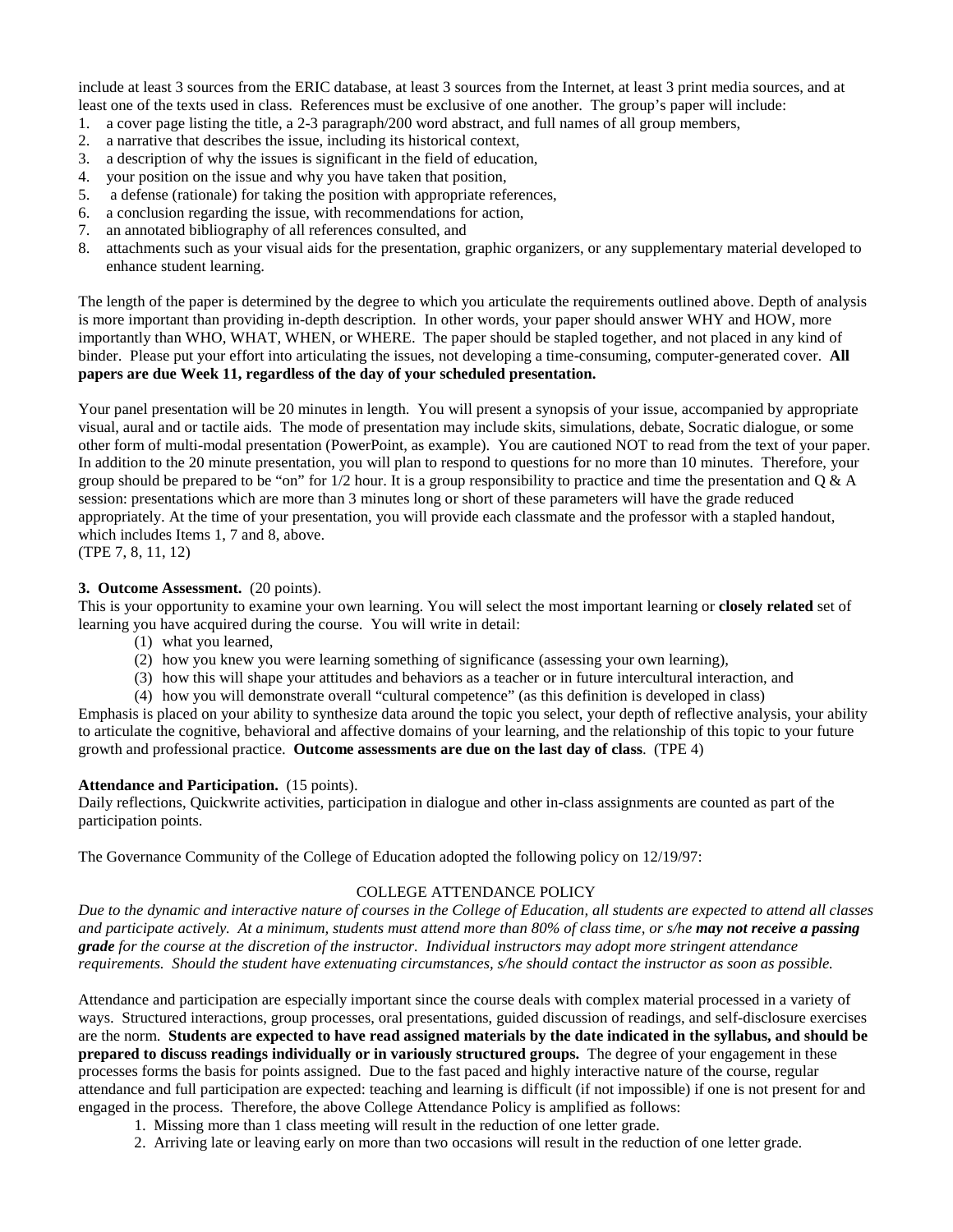3. Illness and emergency circumstances will be considered/negotiated on a case-by-case basis.

These measures should not be considered punitive, as students are expected to establish appropriate personal, academic and career-ladder priorities. Therefore these measures should be viewed as taking appropriate individual responsibility for one's own learning in a democratic, collaborative and reciprocal-learning environment. (TPE 12, 13).

#### **GRADING**

*Grading Scale:* A=93+, A-=90-92, B+= 87-89, B=83-86, B-= 80-82, C+=77-79, C=73-76, C-= 70-72, D+=67-69, D=63-66, D-= 60-62, F=59 or lower Students taking EDUC 364 as a prerequisite for teacher credential and graduate programs are reminded that the College requires completion of this course with a C+ or higher.

*Submission Schedule:* Work submitted late, but within one week of the due date will be reduced by one letter grade. Work received over one week late will receive no credit.

*Grading Emphasis*: Each written assignment will be graded approximately 85% on content and context (detail, logic, synthesis of information, depth of analysis, etc.), and 15% on mechanics (grammar, syntax, spelling, format, uniformity of citation, etc.). All citations, where appropriate, will use APA format. Consult Library Services for the *Manual of Citation of the American Psychological Association,* or other guides to citation.

## **GENERAL CONSIDERATIONS**

*Academic Honesty:* It is expected that each student will do his or her own work, and contribute equitably to group projects and processes. If there is any question about academic honesty, consult the University Catalog or the Semester Schedule.

*Appeals:* Every student has the right to appeal grades, or appeal for redress of grievances incurred in the context of any course. Disputes may be resolved informally with the professor, or through the formal appeal process. For the latter, consult Dr. E. Oliver, Associate Dean.

*Ability:* Every student has the right to equitable educational consideration and appropriate accommodation. Students having differing ability (mobility, sight, hearing, documented learning challenges, first language/English as a second language) are requested to contact the professor at the earliest opportunity. Every effort will be made to accommodate special need. Students are reminded of the availability of Disabled Student Services, the Writing Center, technology assistance in the computer labs, and other student support services available as part of reasonable accommodation for special needs students.